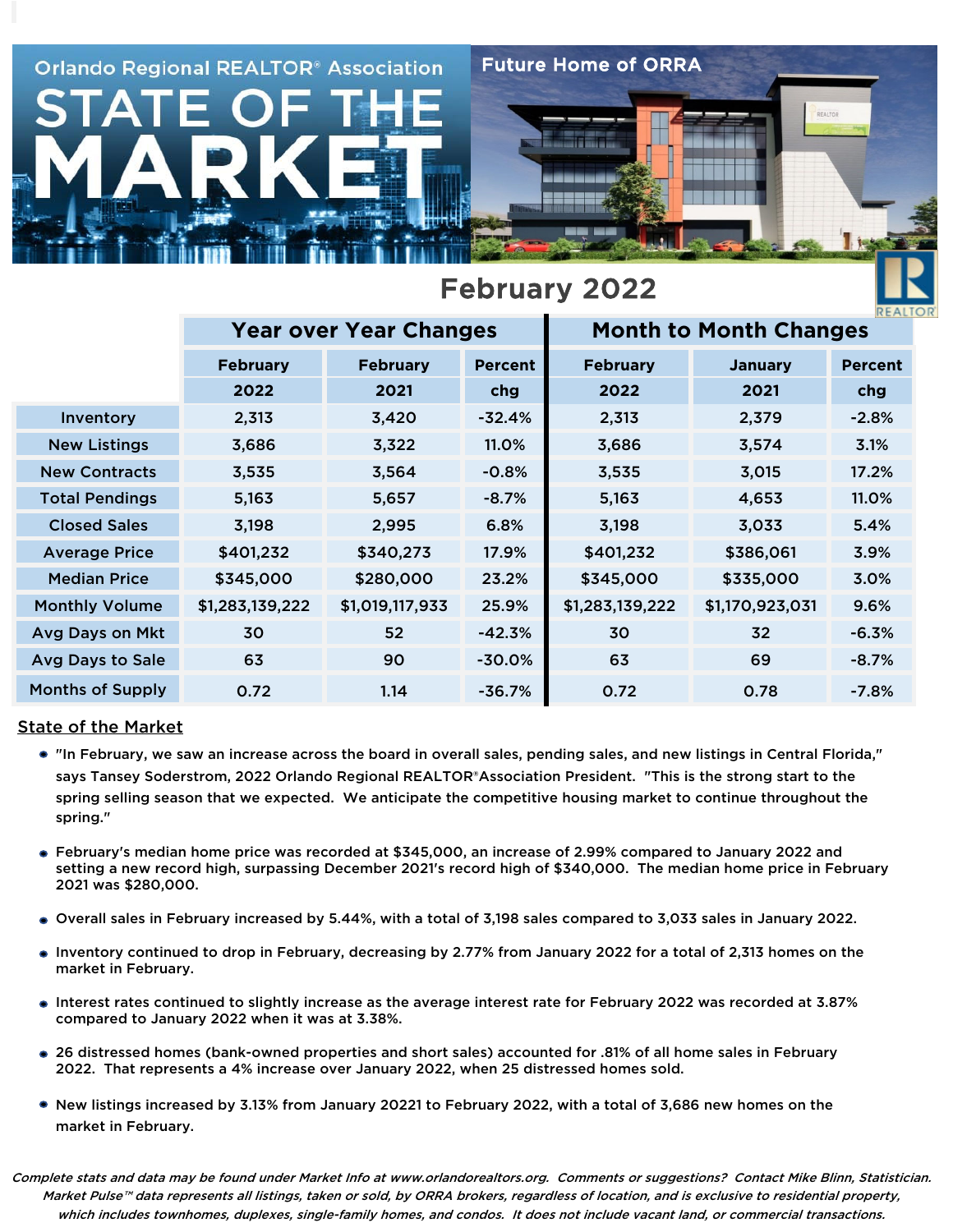# **Orlando Regional REALTOR® Association**

## **February 2022**

### **18 Months - At A Glance**

#### A quick look at the Orlando market over the last 18 months

| <b>ORRA</b>                               | <b>Average</b><br><b>Mtg Rate</b> | Inventory    |                                                |                            |                                    |                               |                                |                                |                                 |            |            |                               |                          |
|-------------------------------------------|-----------------------------------|--------------|------------------------------------------------|----------------------------|------------------------------------|-------------------------------|--------------------------------|--------------------------------|---------------------------------|------------|------------|-------------------------------|--------------------------|
| Originated<br><b>Sales</b>                |                                   | <b>Total</b> | <b>Single</b><br><b>Family</b><br><b>Homes</b> | <b>Condos</b>              | <b>Townhomes/</b><br><b>Villas</b> | <b>New</b><br><b>Listings</b> | <b>New</b><br><b>Contracts</b> | <b>Total</b><br><b>Pending</b> | <b>Back on</b><br><b>Market</b> | <b>EXP</b> | <b>WDN</b> | <b>Sales</b><br><b>Closed</b> | Days on<br><b>Market</b> |
| Sept '20                                  | 2.74%                             | 5,972        | 3,986                                          | 1,240                      | 746                                | 3,870                         | 3,400                          | 5,429                          | 548                             | 190        | 597        | 3,478                         | 48                       |
| <b>Oct '20</b>                            | 2.72%                             | 5,840        | 3,880                                          | 1,211                      | 749                                | 4,009                         | 3,409                          | 4,977                          | 452                             | 135        | 564        | 3,634                         | 48                       |
| <b>Nov '20</b>                            | 2.70%                             | 5,583        | 3,592                                          | 1,261                      | 730                                | 3,145                         | 3,031                          | 4,688                          | 414                             | 116        | 517        | 3,251                         | 44                       |
| <b>Dec '20</b>                            | 2.70%                             | 4,875        | 3,113                                          | 1,132                      | 630                                | 2,584                         | 2,582                          | 4,153                          | 433                             | 281        | 150        | 3,672                         | 45                       |
| <u> Jan '21</u>                           | 2.73%                             | 4,233        | 2,592                                          | 1,087                      | 554                                | 3,394                         | 3,582                          | 4,979                          | 282                             | 152        | 644        | 2,727                         | 49                       |
| <b>Feb '21</b>                            | 2.88%                             | 3,420        | 2,063                                          | <b>951</b>                 | 406                                | 3,322                         | 3,564                          | 5,657                          | 242                             | <b>104</b> | 427        | 2,995                         | 52                       |
| <b>Mar '21</b>                            | 3.07%                             | 2,878        | 1,814                                          | 762                        | 302                                | 3,959                         | 3,973                          | 5,839                          | 264                             | 107        | 456        | 4,268                         | 48                       |
| <b>Apr '21</b>                            | 2.98%                             | 2,655        | 1,752                                          | 674                        | 229                                | 4,258                         | 3,863                          | 5,904                          | 302                             | 80         | 466        | 4,081                         | 42                       |
| <b>May '21</b>                            | 2.97%                             | 2,822        | 1,983                                          | 613                        | 226                                | 4,315                         | 3,988                          | 5,852                          | 306                             | 79         | 423        | 3,872                         | 36                       |
| <b>Jun '21</b>                            | 2.95%                             | 3,098        | 2,286                                          | 527                        | 285                                | 4,617                         | 3,728                          | 5,519                          | 336                             | 73         | 432        | 4,414                         | 29                       |
| <b>Jul '21</b>                            | 2.83%                             | 3,524        | 2,610                                          | 585                        | 329                                | 4,710                         | 3,700                          | 5,260                          | 433                             | 83         | 462        | 4,183                         | 26                       |
| <b>Aug '21</b>                            | 2.84%                             | 3,638        | 2,712                                          | 583                        | 343                                | 4,375                         | 3,932                          | 5,355                          | 456                             | 78         | 424        | 3,999                         | 25                       |
| Sept <sup>'</sup> 21                      | 2.86%                             | 3,664        | 2,740                                          | 577                        | 347                                | 4,026                         | 3,523                          | 5,240                          | 397                             | 92         | 416        | 3,789                         | 27                       |
| <b>Oct '21</b>                            | 3.01%                             | 3,406        | 2,517                                          | 566                        | 323                                | 3,940                         | 3,583                          | 5,140                          | 379                             | 87         | 467        | 3,760                         | 27                       |
| <b>Nov '21</b>                            | 2.95%                             | 3,046        | 2,292                                          | 509                        | 245                                | 3,226                         | 2,975                          | 4,762                          | 297                             | 88         | 411        | 3,664                         | 28                       |
| Dec '21                                   | 3.07%                             | 2,586        | 1,964                                          | 425                        | 197                                | 2,797                         | 2,781                          | 4,006                          | 277                             | 140        | 381        | 3,820                         | 31                       |
| <b>Jan '22</b>                            | 3.38%                             | 2,379        | 1,834                                          | 365                        | 180                                | 3,574                         | 3,015                          | 4,653                          | 193                             | 72         | 396        | 3,033                         | 32                       |
| $Feb$ '22                                 | 3.87%                             | 2,313        | 1,797                                          | 360                        | <b>156</b>                         | 3,686                         | 3,535                          | 5,163                          | 316                             | 68         | 312        | 3,198                         | 30                       |
| <b>ORRA</b><br>Originated<br><b>Sales</b> | <b>Average</b><br><b>Mtg Rate</b> | <b>Total</b> | <b>Single</b><br><b>Family</b><br><b>Homes</b> | <b>Condos</b><br>Inventory | Townhomes/<br><b>Villas</b>        | <b>New</b><br><b>Listings</b> | <b>New</b><br><b>Contracts</b> | <b>Total</b><br><b>Pending</b> | <b>Back on</b><br><b>Market</b> | <b>EXP</b> | <b>WDN</b> | <b>Sales</b><br><b>Closed</b> | Days on<br><b>Market</b> |

Complete stats and data may be found under Market Info at www.orlandorealtors.org. Comments or suggestions? Contact Mike Blinn, Statistician. Market Pulse™ data represents all listings, taken or sold, by ORRA brokers, regardless of location, and is exclusive to residential property, which includes townhomes, duplexes, single-famly homes, and condos. It does not include vacant land, or commercial transactions.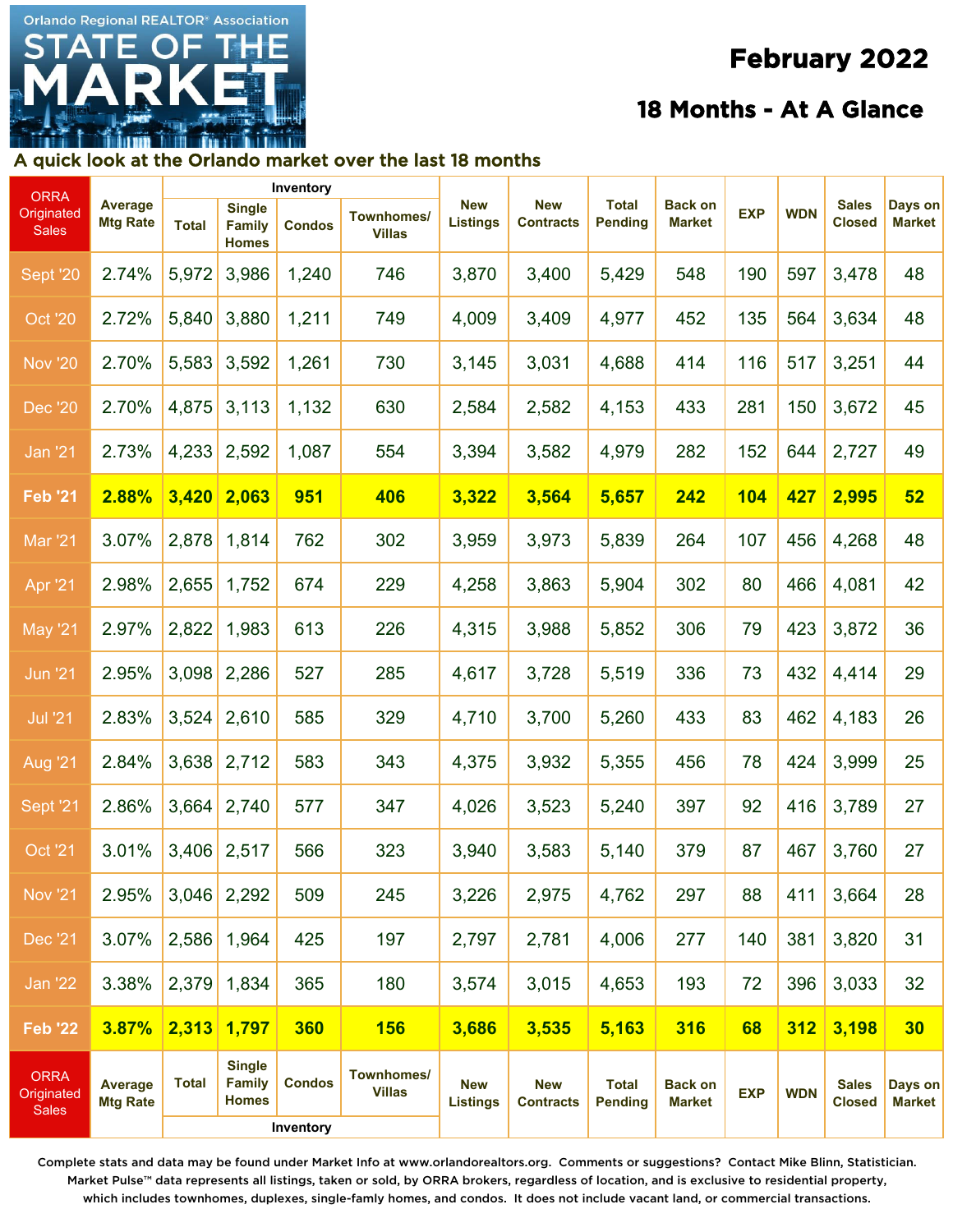# **February 2022 Mortgage Rates**

#### Avg mortgage paid by buyers in Central Florida

**Orlando Regional REALTOR® Association** 



| Mortgage Rates |       | Prior yr | Change  |  |  |
|----------------|-------|----------|---------|--|--|
| <b>Feb '21</b> | 2.88% | 3.43%    | -16.2%  |  |  |
| Mar '21        | 3.07% | 3.45%    | -10.9%  |  |  |
| <b>Apr</b> '21 | 2.98% | 3.20%    | -7.0%   |  |  |
| <b>May '21</b> | 2.97% | 3.22%    | -7.7%   |  |  |
| <b>Jun '21</b> | 2.95% | 3.04%    | -2.9%   |  |  |
| Jul '21        | 2.83% | 2.97%    | $-4.8%$ |  |  |
| Aua '21        | 2.84% | 2.85%    | -0.4%   |  |  |
| Sept '21       | 2.86% | 2.74%    | 4.3%    |  |  |
| <b>Oct '21</b> | 3.01% | 2.72%    | 10.7%   |  |  |
| <b>Nov '21</b> | 2.95% | 2.70%    | 9.3%    |  |  |
| Dec '21        | 3.07% | 2.70%    | 13.7%   |  |  |
| Jan '22        | 3.38% | 2.73%    | 23.6%   |  |  |
| Feb '22        | 3.87% | 2.88%    | 34.4%   |  |  |



# **Months of Supply**

#### Approximate number of months to deplete inventory, based on current sales



| <b>Months of Supply</b> |      | Prior yr | Change |  |  |
|-------------------------|------|----------|--------|--|--|
| Feb '21                 | 1.14 | 2.71     | -57.8% |  |  |
| <b>Mar '21</b>          | 0.67 | 2.29     | -70.6% |  |  |
| <b>Apr</b> '21          | 0.65 | 3.20     | -79.7% |  |  |
| <b>May '21</b>          | 0.73 | 3.41     | -78.6% |  |  |
| Jun '21                 | 0.70 | 2.11     | -66.8% |  |  |
| <b>Jul '21</b>          | 0.84 | 1.69     | -50.2% |  |  |
| Aug '21                 | 0.91 | 1.68     | -46.0% |  |  |
| <b>Sept '21</b>         | 0.97 | 1.72     | -43.7% |  |  |
| <b>Oct '21</b>          | 0.91 | 1.61     | -43.6% |  |  |
| Nov '21                 | 0.83 | 1.72     | -51.6% |  |  |
| <b>Dec</b> '21          | 0.68 | 1.33     | -49.0% |  |  |
| Jan '22                 | 0.78 | 1.55     | -49.5% |  |  |
| Feb '22                 | 0.72 | 1.14     | -36.7% |  |  |

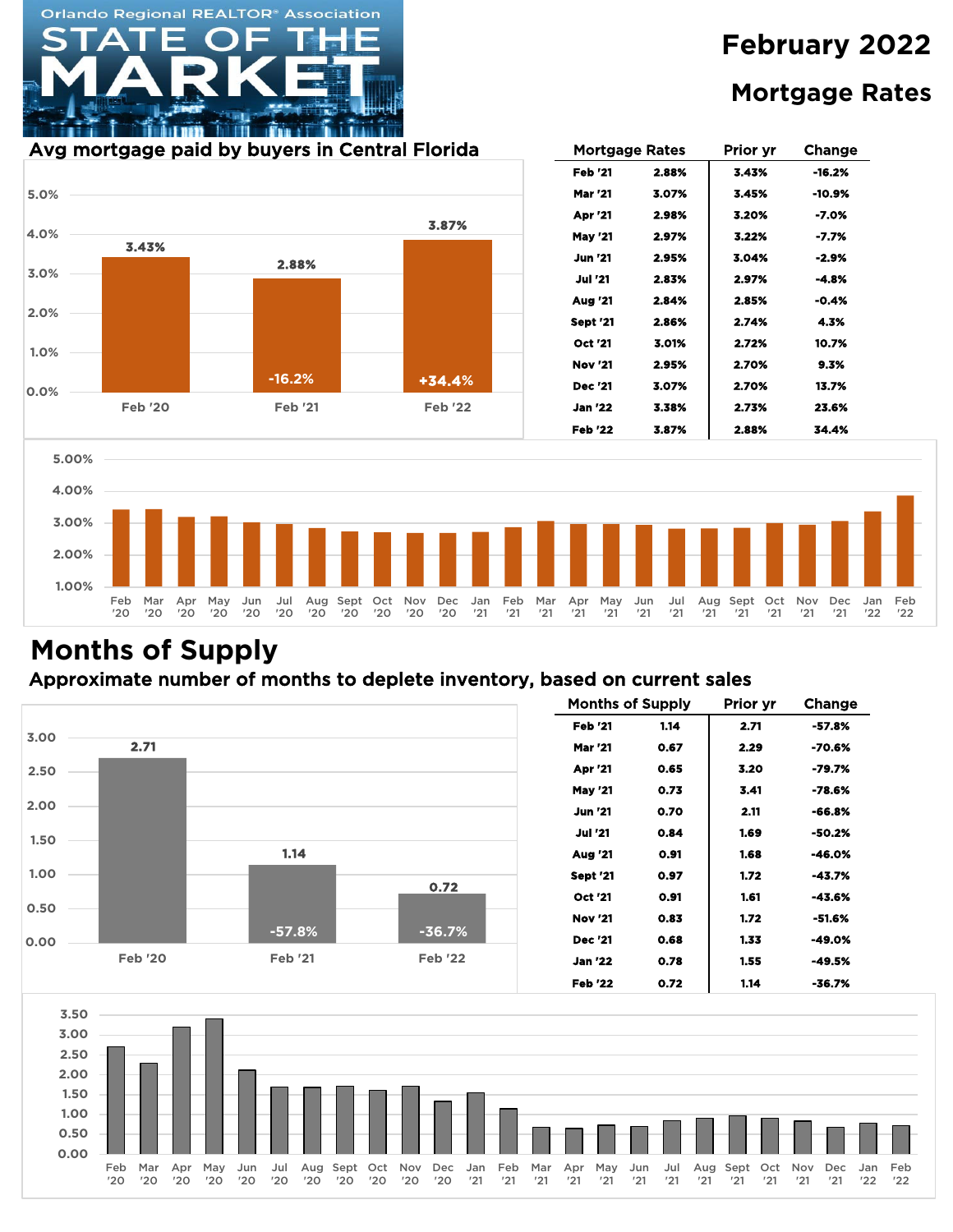#### **New Listings**

#### New properties entering the market in February The Mew Listings Prior year Change

**Orlando Regional REALTOR® Association** 







## **Inventory**

#### Number of properties currently available on the market



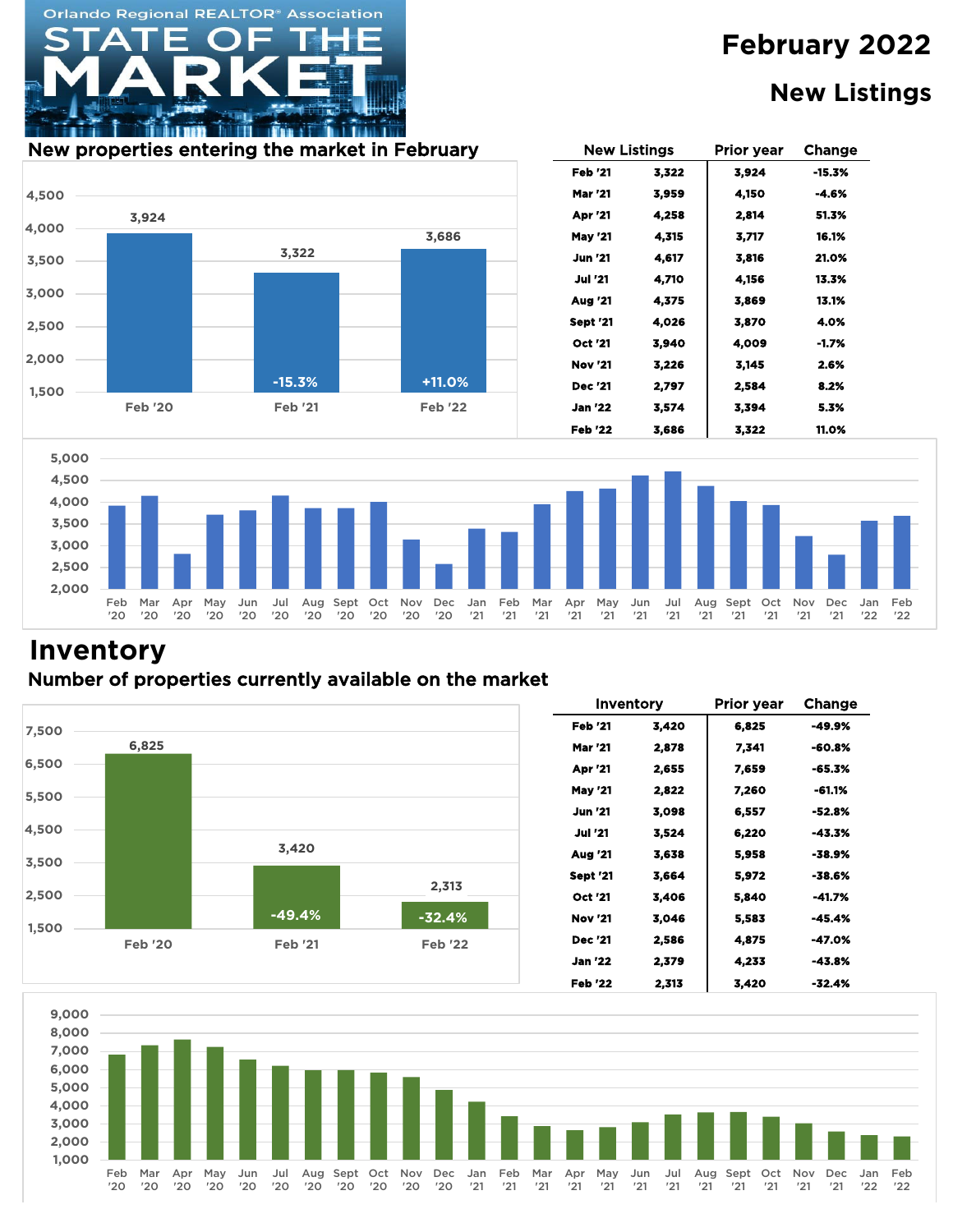New Contracts

## **New Contracts**

#### Properties that went under contract in February The Mew Contracts Prior year Change

**Orlando Regional REALTOR® Association** 



#### Total number of properties under contract **Pending Properties**



| <b>Pending Properties</b> |       | <b>Prior year</b> | Change  |  |  |
|---------------------------|-------|-------------------|---------|--|--|
| <b>Feb '21</b><br>5,657   |       | 5,204             | 8.7%    |  |  |
| Mar '21                   | 5,839 | 4,439             | 31.5%   |  |  |
| Apr '21                   | 5,904 | 3,679             | 60.5%   |  |  |
| <b>May '21</b>            | 5,852 | 4,930             | 18.7%   |  |  |
| <b>Jun</b> '21            | 5,519 | 5,647             | -2.3%   |  |  |
| <b>Jul '21</b>            | 5,260 | 5,564             | -5.5%   |  |  |
| Aug '21                   | 5,355 | 5.467             | $-2.0%$ |  |  |
| <b>Sept '21</b>           | 5,240 | 5,429             | -3.5%   |  |  |
| Oct '21                   | 5,140 | 4,977             | 3.3%    |  |  |
| <b>Nov '21</b>            | 4.762 | 4,688             | 1.6%    |  |  |
| Dec '21                   | 4,006 | 4,153             | -3.5%   |  |  |
| <b>Jan '22</b>            | 4,653 | 4,979             | -6.5%   |  |  |
| <b>Feb '22</b>            | 5,163 | 5,657             | -8.7%   |  |  |